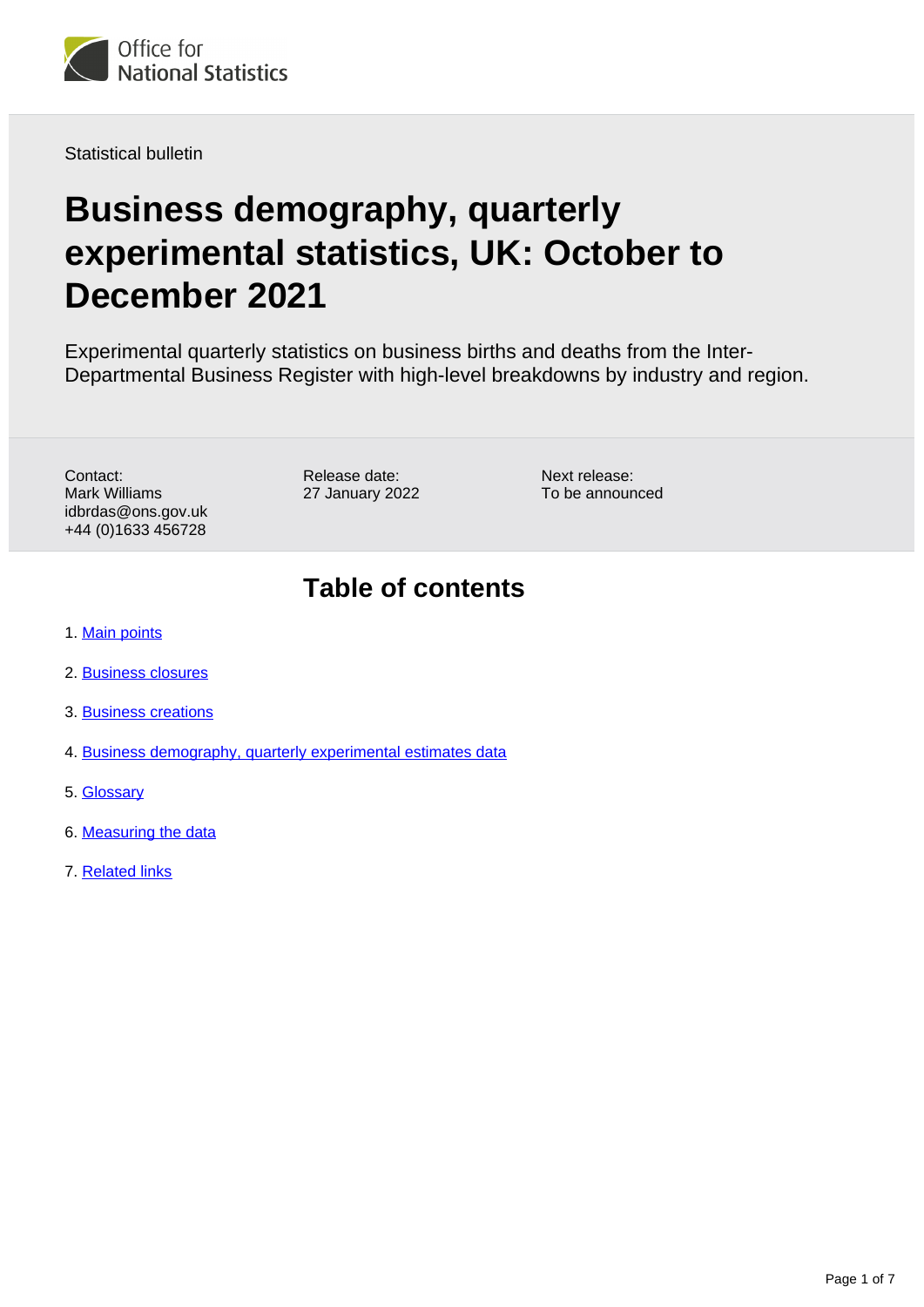## <span id="page-1-0"></span>**1 . Main points**

- The number of businesses removed from the Inter-Departmental Business Register (IDBR) (business closures) in the UK in Quarter 4 (Oct to Dec) 2021 was 14% higher than in Quarter 4 2020.
- There was an increase in closures in 15 out of 16 main industrial groups in Quarter 4 2021 compared with Quarter 4 2020 with the largest increase in the transport and storage industry.
- The number of businesses added to the IDBR (business creations) in the UK in Quarter 4 2021 was 4% lower than in Quarter 4 2020.
- Construction saw the largest increase in creations in Quarter 4 2021 compared with Quarter 4 2020, while retail saw the largest decrease year on year.
- Data in this release are [experimental](https://www.ons.gov.uk/methodology/methodologytopicsandstatisticalconcepts/guidetoexperimentalstatistics) and produced rapidly to support understanding of the impact of the coronavirus (COVID-19) pandemic on the economy; our [annual business demography publication](https://www.ons.gov.uk/businessindustryandtrade/business/activitysizeandlocation/bulletins/businessdemography/previousReleases) remains the best source of information on business demography.

Quarterly data in this release are not entirely consistent with the annual business demography publication, which is a more accurate reflection of business births and deaths. The quarterly data in this release are broadly in line and provide new evidence using new methods.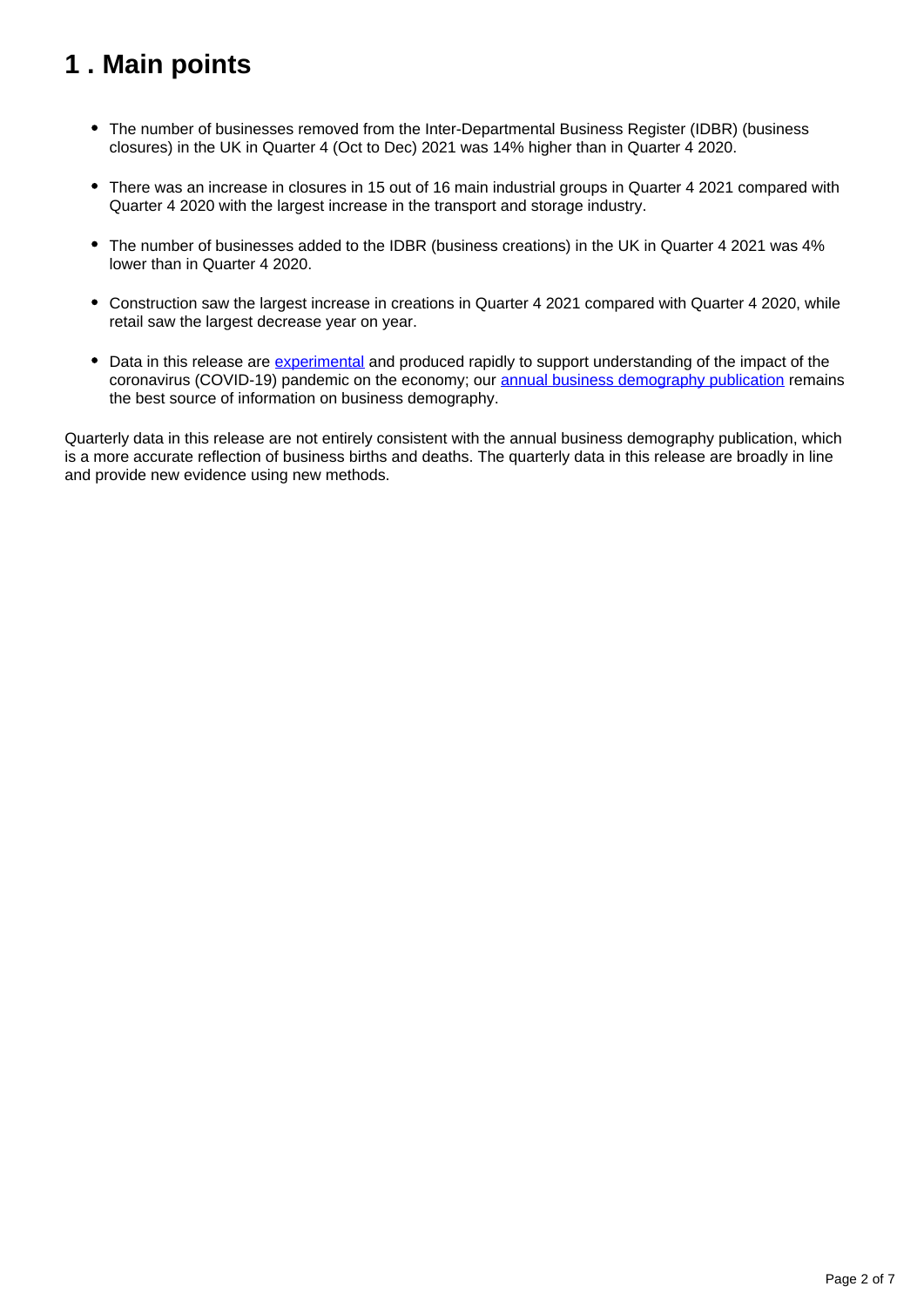## <span id="page-2-0"></span>**2 . Business closures**

Business closures are those removed from the Inter-Departmental Business Register (IDBR). A business is removed from the IDBR if its turnover and employment are zero for several periods, or if the Office for National Statistics (ONS) is notified that the business has ceased trading through an administrative or survey source.

The number of business closures in the UK in Quarter 4 (Oct to Dec) 2021 was 102,700. This is 14% higher than in Quarter 4 2020, with all industrial groups except for finance and insurance showing an increase in closures. A significant increase in closures came in the transport and storage industry (up 69%). Freight transport by road and courier activities (unlicensed carriers) are the two main industries contributing to the increase in closures within transport and storage. These closures come after significant increases in creations throughout 2020 and 2021 in those industries.

The number of closures in Quarter 4 2021 is the highest Quarter 4 figure since the start of the series in 2017 and the fourth highest figure out of all the quarters. Closures in the whole of 2021 are high in comparison to previous years; they are 26% higher than closures in 2020 and 28% higher than average closures in the four years 2017 to 2020.

#### **Figure 1: Business closures were higher in Quarter 4 (Oct to Dec) 2021 than in any Quarter 4 since 2017**

**Number of businesses removed from the Inter-Departmental Business Register (IDBR), quarterly, UK, Quarter 1 (Jan to Mar) 2017 to Quarter 4 2021**

Figure 1: Business closures were higher in Quarter 4 (Oct to Dec) 2021 than in any Quarter 4 since 2017

Number of businesses removed from the Inter-Departmental Business Register (IDBR), quarterly, UK, Quarter 1 (Jan to Mar) 2017 to Quarter 4 2021



#### **Source: Inter-Departmental Business Register**

Businesses closing in Quarter 4 2021 were smaller than those which closed in the fourth quarters of 2017 to 2020. The average size of business which closed in Quarter 4 2021 by employment was 2.4 employees. This was around 14% smaller than the average size of business which closed in the fourth quarter over the period 2017 to 2020.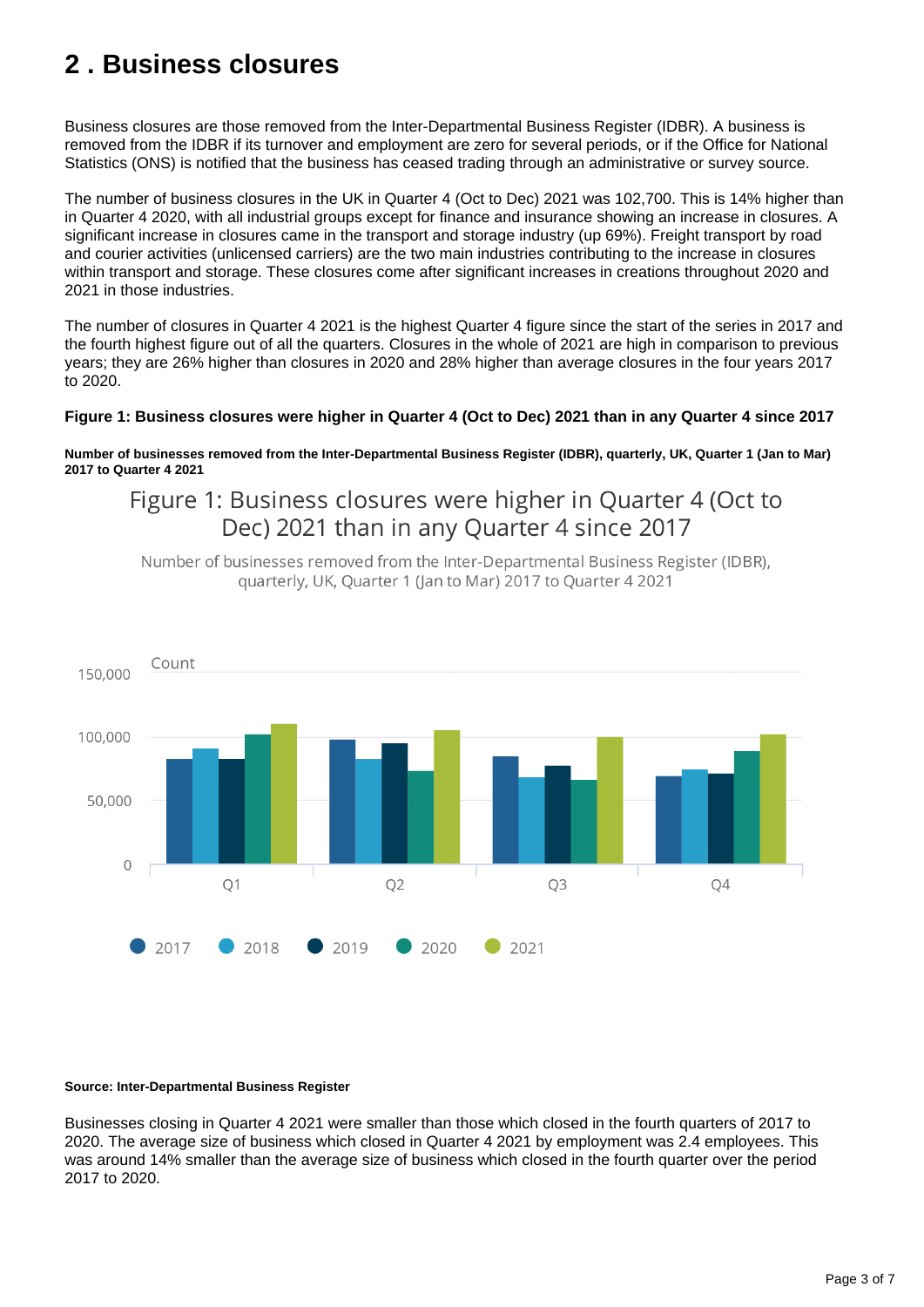## <span id="page-3-0"></span>**3 . Business creations**

Business creations are new enterprise entries onto the Inter-Departmental Business Register (IDBR). These are referred to as business births in our [annual business demography publication](https://www.ons.gov.uk/businessindustryandtrade/business/activitysizeandlocation/bulletins/businessdemography/previousReleases), and other data. For more information see the [Measuring the data](https://www.ons.gov.uk/businessindustryandtrade/business/activitysizeandlocation/bulletins/businessdemographyquarterlyexperimentalstatisticsuk/octobertodecember2021#measuring-the-data) and [Glossary](https://www.ons.gov.uk/businessindustryandtrade/business/activitysizeandlocation/bulletins/businessdemographyquarterlyexperimentalstatisticsuk/octobertodecember2021#glossary) sections of this bulletin.

The number of IDBR business creations in the UK in Quarter 4 (Oct to Dec) 2021 was 83,720. This figure is 4% lower than Quarter 4 2020. There was a decrease in the number of births in 9 of the 16 industry groups when compared with the same quarter a year ago, with large falls in retail (down 32%) and transport and storage (down 18%). There was a significant increase in creations on the same quarter a year ago in Construction (up 24%).

Although the number of creations in Quarter 4 2021 was lower than Quarter 4 2020, the number of business creations in Quarter 4 2021 was 4% higher than the average number of business creations in Quarter 4 between 2017 and 2020. There were 9% more creations for the whole of 2021 than the average number of creations in the years 2017 to 2020.

#### **Figure 2: Business creations in Quarter 4 (Oct to Dec) 2021 were 4% lower than those seen in Quarter 4 2020.**

**Number of businesses added to the Inter-Departmental Business Register (IDBR), quarterly, UK, Quarter 1 (Jan to Mar) 2017 to Quarter 4 2021**

Figure 2: Business creations in Ouarter 4 (Oct to Dec) 2021 were 4% lower than those seen in Ouarter 4 2020.

Number of businesses added to the Inter-Departmental Business Register (IDBR), quarterly, UK, Quarter 1 (Jan to Mar) 2017 to Quarter 4 2021



#### **Source: Inter-Departmental Business Register**

Between 2017 and 2020, the average new business created in Quarter 4 had around 3.4 employees. The average number of employees in Quarter 4 2021 was 22% lower, at 2.7 employees. Businesses which have been created since the coronavirus (COVID-19) pandemic tend to be smaller in terms of employment than those created prior to the pandemic.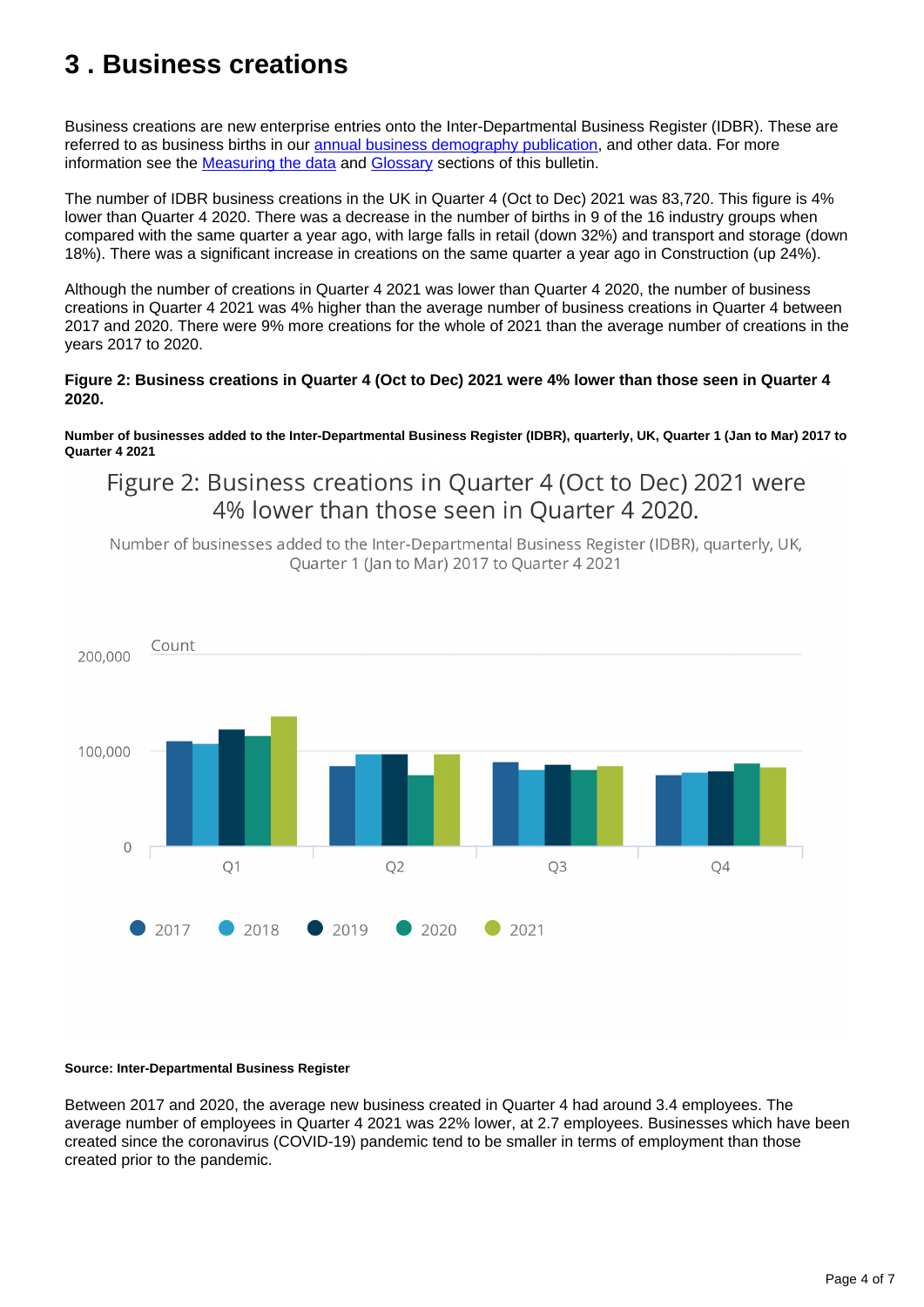### <span id="page-4-0"></span>**4 . Business demography, quarterly experimental estimates data**

[Business demography, quarterly experimental statistics, UK](https://www.ons.gov.uk/businessindustryandtrade/business/activitysizeandlocation/datasets/businessdemographyquarterlyexperimentalstatisticsuk) Dataset | Released 27 January 2022 Experimental quarterly statistics on business creations or births and closures or deaths from the Inter-Departmental Business Register (IDBR) with high-level breakdowns by industry and region.

### <span id="page-4-1"></span>**5 . Glossary**

### **Business**

For this release, the term "business" is used to represent an enterprise. An enterprise can be defined as the smallest combination of legal units (generally based on Value Added Tax (VAT) and/or Pay As You Earn (PAYE) records) that is an organisational unit producing goods or services, which benefits from a certain degree of autonomy in decision-making, especially for the allocation of its current resources. An enterprise carries out one or more activities at one or more locations. An enterprise may also be a sole legal unit.

#### **Business creations**

Often referred to as business births, we refer to enterprises added to the Inter-Departmental Business Register (IDBR) as business creations in this release. Enterprises are added to the IDBR when a new business is identified from administrative sources, usually the VAT or PAYE systems.

#### **Business closures**

Business closures are removals from the IDBR. A business is removed from the IDBR if its turnover and employment are zero for several periods, or the Office for National Statistics (ONS) is notified that the business has ceased trading through an administrative source. These are referred to as business deaths in our annual [business demography publication](https://www.ons.gov.uk/businessindustryandtrade/business/activitysizeandlocation/bulletins/businessdemography/previousReleases) and other data.

This should not be confused with temporary business closures because of the coronavirus (COVID-19) pandemic, whereby a business pauses trading but is still an active business.

### **The Inter-Departmental Business Register (IDBR)**

A database of all businesses in the UK registered for VAT and/or the PAYE income tax system. There are approximately 2.7 million businesses on the IDBR. The IDBR is the register of UK businesses used as a sampling frame for ONS business surveys.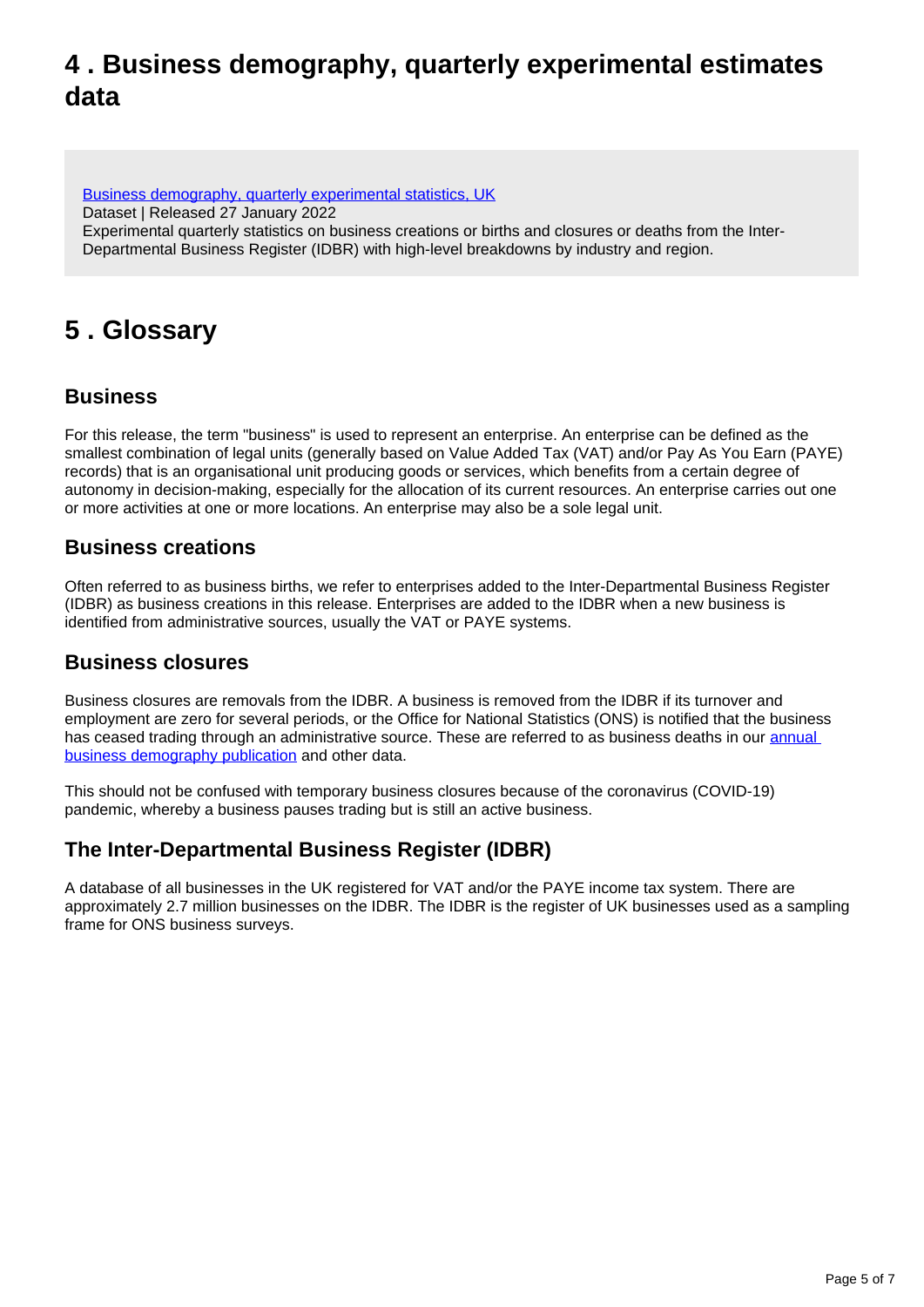### **Turnover and employment data**

The turnover data on the IDBR are mostly derived from VAT or Office for National Statistics (ONS) business survey records. Employment data on the IDBR are derived from PAYE or ONS business survey records. In some cases, values are imputed from administrative data. The turnover data are updated annually, every September, from available data. Employment data are updated more frequently for some businesses but at least annually for all businesses.

The turnover and employment data for business closures are the stored values at the last update while the business was active on the IDBR, often the last annual update. These figures are not adjusted for inflation, so the average turnover would be expected to rise slowly over time in line with inflation.

For business creations, the value for turnover is usually that estimated by the business upon registration with HM Revenue and Customs (HMRC) for VAT. The employment value is the number of actually registered employees on their PAYE scheme if they have one, and it is imputed if they do not. This value is revised on the IDBR when more up to date data are received, but it is not revised in these statistics.

Data on turnover and employment on the IDBR should not be used to measure economic growth or the growth of the labour market; other ONS sources are preferred for these purposes. Data points are generally reasonably current for larger businesses, but they are less so for smaller businesses.

## <span id="page-5-0"></span>**6 . Measuring the data**

This section outlines important information about the data in this release. This is a new release of experimental [statistics,](https://www.ons.gov.uk/methodology/methodologytopicsandstatisticalconcepts/guidetoexperimentalstatistics) and the information in this section is important to correctly interpret it.

#### **Additional geographical breakdowns**

From the Quarter 4 2021 release, additional geographical breakdowns of business creations and closures have been made available in order to meet user needs. An unspecified geography category has also been introduced to deal with the distorting effect of multiple registrations at the same site. These apply where there are 250 or more creations or closures at the same postcode. Any creations or closures that happen at one of these postcodes are taken out of their geography and placed into the unspecified category. These cases still count towards the UK totals. The figures are provided in the data workbook published as part of this statistical release.

### **Time of recording**

Business creations and closures in these data are based on the date on which the action occurs on the Inter-Departmental Business Register (IDBR). Data for this release are extracted from the IDBR quarterly.

The date a business is added to the IDBR is generally on the same day, or within a few days, of the legal creation of the business as a company with Companies House. However, this can be several weeks after the effective birth of the business.

For business closures, the registration process can take a little longer, as the death of a business may be long and complex. The "effective" death of a business may occur several months before its actual death from a legal perspective. A business is removed from the IDBR if information from HM Revenue and Customs (HMRC), Office for National Statistics (ONS) business surveys or Companies House indicates it is no longer active. The ONS proves deaths by contacting businesses if necessary.

#### **Frequency of data**

The IDBR is updated from four main sources: